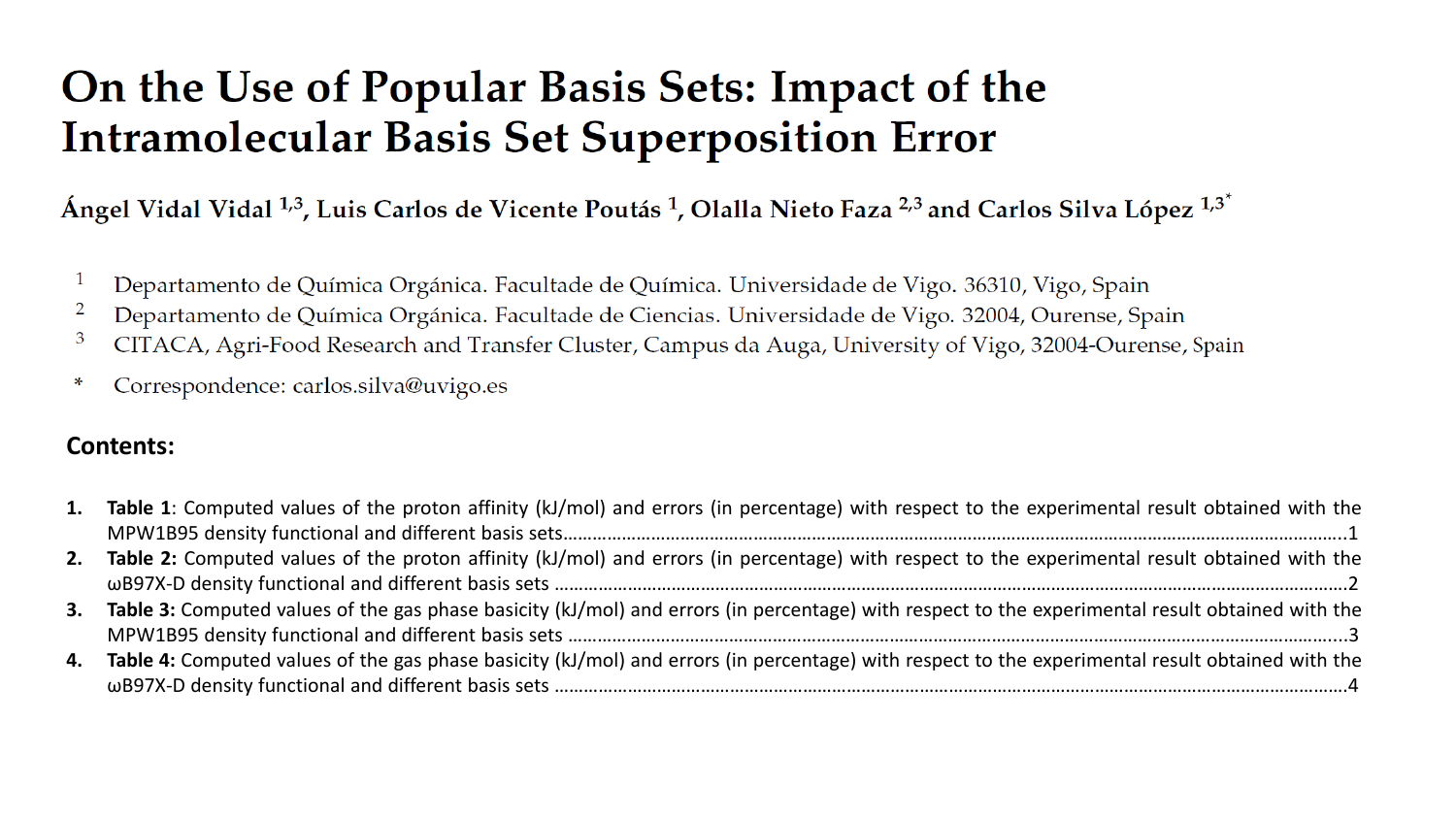Table 1: Computed values of the proton affinity (kJ/mol) and errors (in percentage) with respect to the experimental result obtained with the MPW1B95 density functional and different basis sets.

| <b>MPW1B95</b> |            |                |           |           |           |          |           |          |           |          |           |          |              |  |
|----------------|------------|----------------|-----------|-----------|-----------|----------|-----------|----------|-----------|----------|-----------|----------|--------------|--|
|                | Ref. Value | B <sub>0</sub> |           | <b>B1</b> |           |          | <b>B2</b> |          | <b>B3</b> |          | <b>B4</b> |          | <b>B5</b>    |  |
| <b>System</b>  |            | Computed       | Error (%) | Computed  | Error (%) | Computed | Error (%) | Computed | Error (%) | Computed | Error (%) | Computed | Error $(\%)$ |  |
| $A_{1}$        | 1743.6     | 2289.44        | 31.31     | 1903.81   | 9.19      | 1870.40  | 7.27      | 1753.86  | 0.59      | 1751.22  | 0.44      | 1749.22  | 0.32         |  |
| $A_{2}$        | 1758       | 2241.68        | 27.51     | 1878.00   | 6.83      | 1852.07  | 5.35      | 1765.21  | 0.41      | 1761.56  | 0.20      | 1758.11  | 0.01         |  |
| $A_{2}$        | 1716       | 2146.64        | 25.10     | 1827.93   | 6.52      | 1803.65  | 5.11      | 1739.05  | 1.34      | 1734.44  | 1.07      | 1732.00  | 0.93         |  |
| $A_{4}$        | 1636.4     | 2037.56        | 24.51     | 1716.42   | 4.89      | 1706.87  | 4.31      | 1629.31  | $-0.43$   | 1627.28  | $-0.56$   | 1626.04  | $-0.63$      |  |
| A <sub>5</sub> | 1755       | 2223.29        | 26.68     | 1858.91   | 5.92      | 1833.37  | 4.47      | 1745.78  | $-0.53$   | 1742.29  | $-0.72$   | 1738.00  | $-0.97$      |  |
| $A_{6}$        | 1755       | 2199.99        | 25.36     | 1849.18   | 5.37      | 1825.43  | 4.01      | 1752.99  | $-0.11$   | 1749.13  | $-0.33$   | 1743.36  | $-0.66$      |  |
| A <sub>7</sub> | 1728       | 2163.00        | 25.17     | 1728.00   | 5.28      | 1795.75  | 3.92      | 1725.48  | $-0.15$   | 1722.52  | $-0.32$   | 1715.73  | $-0.71$      |  |
| $A_{\rm g}$    | 1728       | 2217.79        | 28.34     | 1850.02   | 7.06      | 1823.53  | 5.53      | 1741.11  | 0.76      | 1737.11  | 0.53      | 1733.86  | 0.34         |  |
| $A_{q}$        | 1745       | 2193.83        | 25.72     | 1838.46   | 5.36      | 1813.79  | 3.94      | 1743.38  | $-0.09$   | 1739.16  | $-0.33$   | 1733.09  | $-0.68$      |  |
| $A_{10}$       | 1745       | 2228.50        | 27.71     | 1856.45   | 6.39      | 1830.93  | 4.92      | 1748.27  | 0.19      | 1744.32  | $-0.04$   | 1741.05  | $-0.23$      |  |
| $A_{11}$       | 1720       | 2172.54        | 26.31     | 1835.89   | 6.74      | 1815.32  | 5.54      | 1732.94  | 0.75      | 1729.49  | 0.55      | 1727.03  | 0.41         |  |
| $A_{12}$       | 1712       | 2123.29        | 24.02     | 1805.52   | 5.46      | 1782.85  | 4.14      | 1720.56  | 0.50      | 1716.80  | 0.28      | 1714.13  | 0.12         |  |
| $A_{13}$       | 1757       | 2181.65        | 24.17     | 1833.19   | 4.34      | 1805.24  | 2.75      | 1739.83  | $-0.98$   | 1735.32  | $-1.23$   | 1731.34  | $-1.46$      |  |
| $A_{14}$       | 1707       | 2162.97        | 26.71     | 1818.43   | 6.53      | 1798.09  | 5.34      | 1722.14  | 0.89      | 1718.89  | 0.70      | 1717.23  | 0.60         |  |
| $A_{15}$       | 1644       | 2044.69        | 24.37     | 1721.72   | 4.73      | 1710.17  | 4.03      | 1635.95  | $-0.49$   | 1633.26  | $-0.65$   | 1631.22  | $-0.78$      |  |
| $A_{16}$       | 1593       | 1945.28        | 22.11     | 1658.74   | 4.13      | 1654.26  | 3.85      | 1601.30  | 0.52      | 1598.03  | 0.32      | 1596.93  | 0.25         |  |
| $A_{17}$       | 1521       | 1812.08        | 19.14     | 1563.17   | 2.77      | 1553.63  | 2.15      | 1548.06  | 1.78      | 1515.75  | $-0.35$   | 1513.60  | $-0.49$      |  |
| $A_{18}$       | 1501       | 1755.61        | 16.96     | 1521.00   | 1.33      | 1509.22  | 0.55      | 1482.33  | $-1.24$   | 1480.36  | $-1.38$   | 1488.39  | $-0.84$      |  |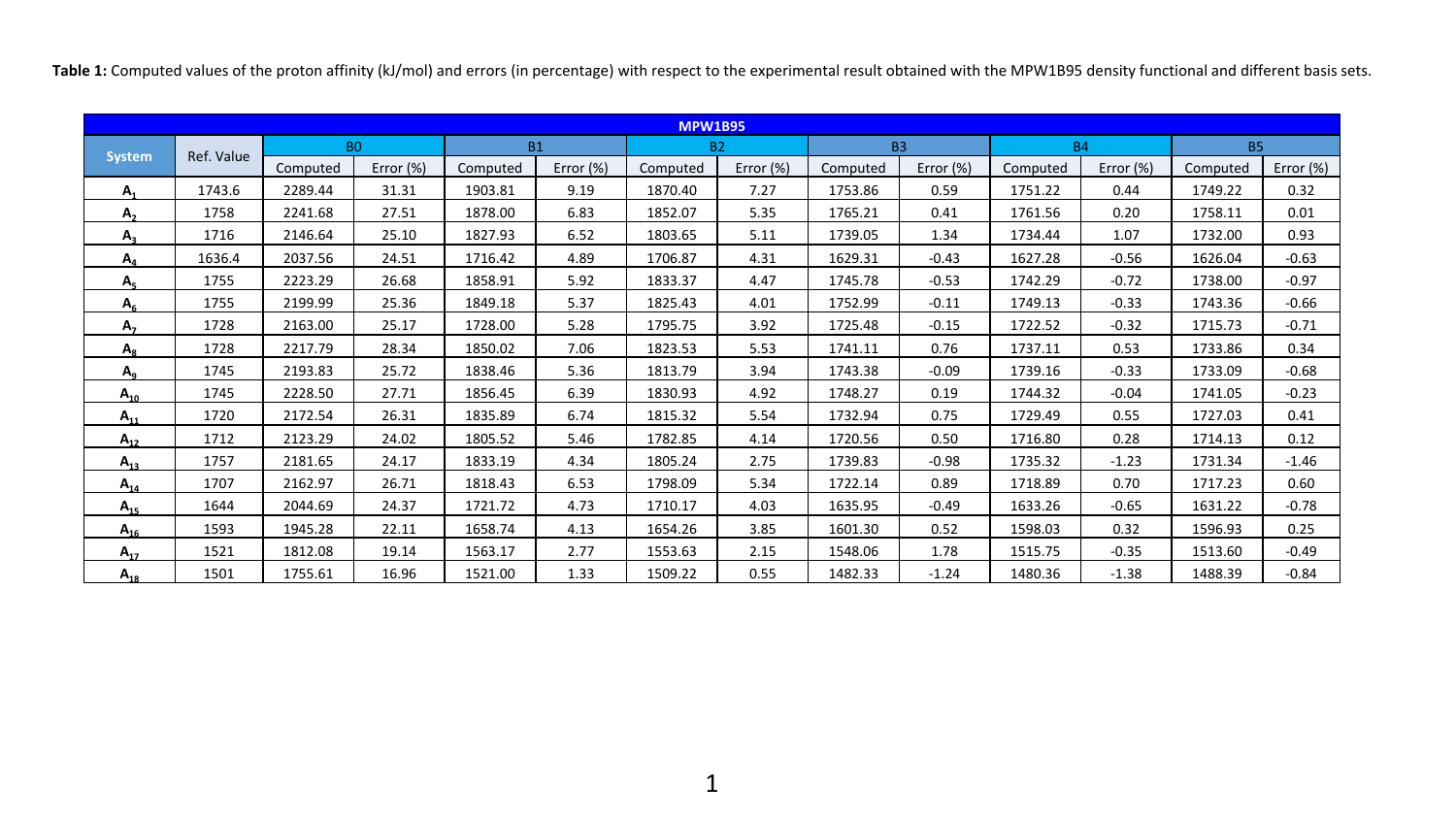Table 2: Computed values of the proton affinity (kJ/mol) and errors (in percentage) with respect to the experimental result obtained with the wB97X-D density functional and different basis sets.

| $\omega$ B97X-D |            |                |           |           |              |           |           |           |           |           |              |           |           |
|-----------------|------------|----------------|-----------|-----------|--------------|-----------|-----------|-----------|-----------|-----------|--------------|-----------|-----------|
|                 | Ref. Value | B <sub>0</sub> |           | <b>B1</b> |              | <b>B2</b> |           | <b>B3</b> |           | <b>B4</b> |              | <b>B5</b> |           |
| <b>System</b>   |            | Computed       | Error (%) | Computed  | Error $(\%)$ | Computed  | Error (%) | Computed  | Error (%) | Computed  | Error $(\%)$ | Computed  | Error (%) |
| $A_{1}$         | 1743.6     | 2296.77        | 31.73     | 1906.96   | 9.37         | 1873.00   | 7.42      | 1758.12   | 0.83      | 1755.11   | 0.66         | 1753.87   | 0.59      |
| $A_{2}$         | 1758       | 2250.45        | 28.01     | 1885.79   | 7.27         | 1858.66   | 5.73      | 1772.58   | 0.83      | 1768.49   | 0.60         | 1766.35   | 0.48      |
| $A_{2}$         | 1716       | 2153.81        | 25.51     | 1836.67   | 7.03         | 1812.27   | 5.61      | 1748.42   | 1.89      | 1743.08   | 1.58         | 1741.93   | 1.51      |
| $A_4$           | 1636.4     | 2052.20        | 25.41     | 1725.22   | 5.43         | 1716.16   | 4.87      | 1641.56   | 0.32      | 1638.32   | 0.12         | 1638.08   | 0.10      |
| $A_{\kappa}$    | 1755       | 2232.79        | 27.22     | 1868.92   | 6.49         | 1841.82   | 4.95      | 1757.46   | 0.14      | 1753.67   | $-0.08$      | 1752.01   | $-0.17$   |
| A <sub>6</sub>  | 1755       | 2210.68        | 25.96     | 1861.22   | 6.05         | 1836.08   | 4.62      | 1765.53   | 0.60      | 1761.18   | 0.35         | 1758.11   | 0.18      |
| A <sub>7</sub>  | 1728       | 2175.74        | 25.91     | 1835.02   | 6.19         | 1810.05   | 4.75      | 1743.05   | 0.87      | 1739.30   | 0.65         | 1735.25   | 0.42      |
| $A_{\rm g}$     | 1728       | 2227.75        | 28.92     | 1861.56   | 7.73         | 1833.15   | 6.08      | 1752.55   | 1.42      | 1748.28   | 1.17         | 1746.99   | 1.10      |
| $A_{q}$         | 1745       | 2205.00        | 26.36     | 1852.27   | 6.15         | 1825.90   | 4.64      | 1757.51   | 0.72      | 1752.83   | 0.45         | 1749.75   | 0.27      |
| $A_{10}$        | 1745       | 2238.12        | 28.26     | 1867.33   | 7.01         | 1839.78   | 5.43      | 1757.79   | 0.73      | 1753.43   | 0.48         | 1751.73   | 0.39      |
| $A_{11}$        | 1720       | 2183.41        | 26.94     | 1845.03   | 7.27         | 1823.35   | 6.01      | 1743.55   | 1.37      | 1739.56   | 1.14         | 1738.94   | 1.10      |
| $A_{12}$        | 1712       | 2132.08        | 24.54     | 1818.95   | 6.25         | 1795.40   | 4.87      | 1735.31   | 1.36      | 1730.78   | 1.10         | 1729.96   | 1.05      |
| $A_{13}$        | 1757       | 2190.99        | 24.70     | 1847.60   | 5.16         | 1818.92   | 3.52      | 1755.20   | $-0.10$   | 1749.92   | $-0.40$      | 1748.39   | $-0.49$   |
| $A_{14}$        | 1707       | 2181.51        | 27.80     | 1834.62   | 7.48         | 1811.47   | 6.12      | 1735.37   | 1.66      | 1731.44   | 1.43         | 1730.54   | 1.38      |
| $A_{15}$        | 1644       | 2059.16        | 25.25     | 1731.70   | 5.33         | 1720.13   | 4.63      | 1648.87   | 0.30      | 1645.10   | 0.07         | 1644.34   | 0.02      |
| $A_{16}$        | 1593       | 1962.12        | 23.17     | 1672.62   | 5.00         | 1668.32   | 4.73      | 1617.24   | 1.52      | 1612.44   | 1.22         | 1612.27   | 1.21      |
| $A_{17}$        | 1521       | 1846.89        | 21.43     | 1587.66   | 4.38         | 1579.95   | 3.88      | 1521.00   | 1.59      | 1541.05   | 1.32         | 1540.24   | 1.27      |
| $A_{18}$        | 1501       | 1829.92        | 21.91     | 1555.93   | 3.66         | 1544.93   | 2.93      | 1501.00   | 1.18      | 1515.69   | 0.98         | 1517.21   | 1.08      |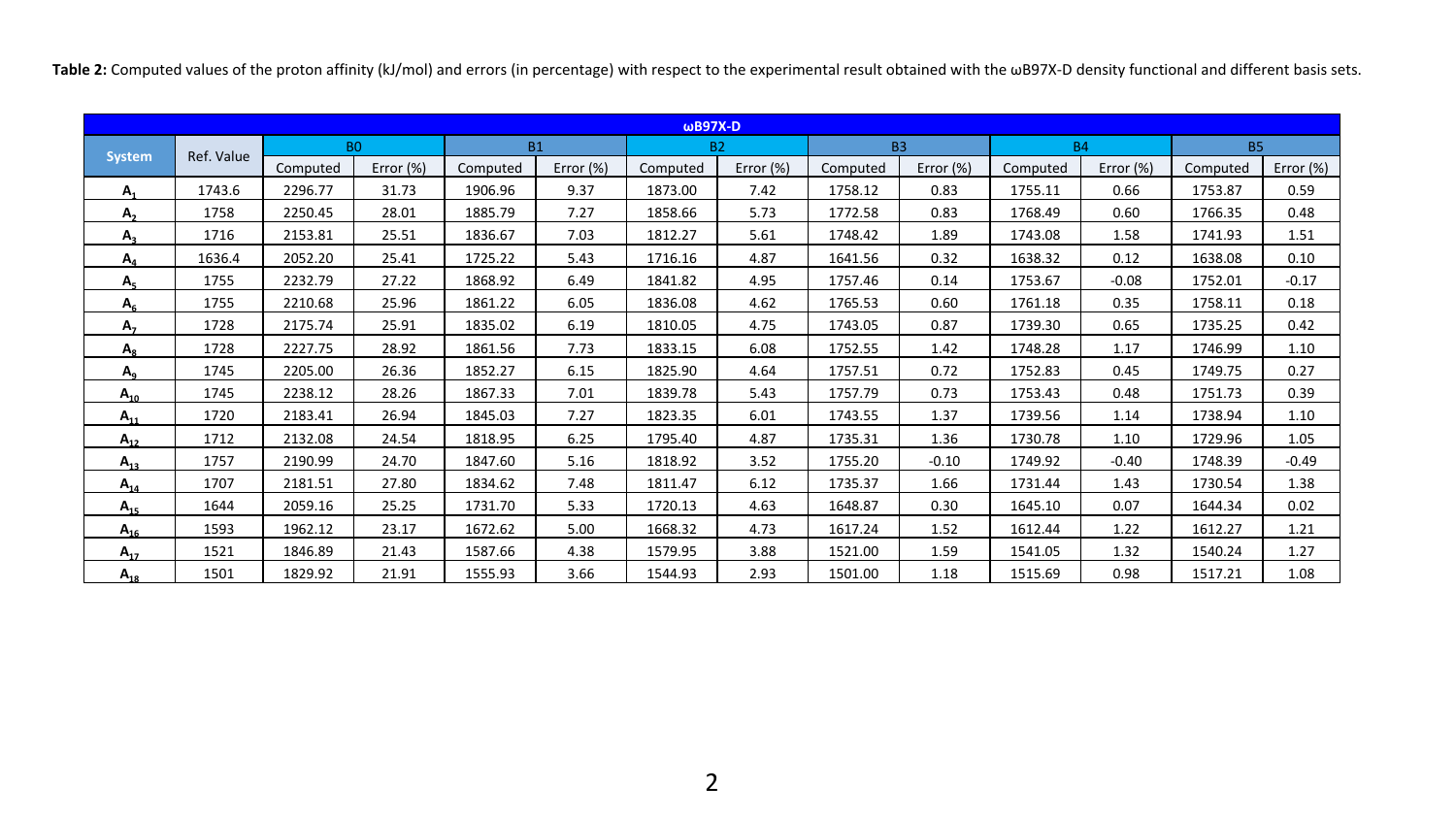Table 3: Computed values of the gas phase basicity (kJ/mol) and errors (in percentage) with respect to the experimental result obtained with the MPW1B95 density functional and different basis sets.

| <b>MPW1B95</b> |            |                |           |           |              |           |              |           |           |           |           |           |           |
|----------------|------------|----------------|-----------|-----------|--------------|-----------|--------------|-----------|-----------|-----------|-----------|-----------|-----------|
|                | Ref. Value | B <sub>0</sub> |           | <b>B1</b> |              | <b>B2</b> |              | <b>B3</b> |           | <b>B4</b> |           | <b>B5</b> |           |
| <b>System</b>  |            | Computed       | Error (%) | Computed  | Error $(\%)$ | Computed  | Error $(\%)$ | Computed  | Error (%) | Computed  | Error (%) | Computed  | Error (%) |
| $A_{1}$        | 1709.8     | 2258.25        | 32.08     | 1872.53   | 9.52         | 1839.22   | 7.57         | 1722.60   | 0.75      | 1719.98   | 0.60      | 1717.98   | 0.48      |
| $A_{2}$        | 1723       | 2210.19        | 28.28     | 1846.25   | 7.15         | 1820.40   | 5.65         | 1733.03   | 0.58      | 1729.32   | 0.37      | 1725.84   | 0.16      |
| $A_{2}$        | 1676       | 2114.56        | 26.17     | 1795.38   | 7.12         | 1771.47   | 5.70         | 1706.82   | 1.84      | 1702.20   | 1.56      | 1699.80   | 1.42      |
| $A_4$          | 1605.8     | 2004.96        | 24.86     | 1684.07   | 4.87         | 1671.79   | 4.11         | 1597.14   | $-0.54$   | 1595.05   | $-0.67$   | 1593.87   | $-0.74$   |
| $A_{5}$        | 1722       | 2191.53        | 27.27     | 1827.04   | 6.10         | 1801.79   | 4.63         | 1713.64   | $-0.49$   | 1710.15   | $-0.69$   | 1705.68   | $-0.95$   |
| A <sub>6</sub> | 1722       | 2168.55        | 25.93     | 1817.54   | 5.55         | 1793.84   | 4.17         | 1721.30   | $-0.04$   | 1717.43   | $-0.27$   | 1711.62   | $-0.60$   |
| A <sub>7</sub> | 1697       | 2131.72        | 25.62     | 1697.00   | 5.40         | 1764.80   | 4.00         | 1694.49   | $-0.15$   | 1691.54   | $-0.32$   | 1684.65   | $-0.73$   |
| $A_{\rm g}$    | 1692       | 2185.77        | 29.18     | 1817.83   | 7.44         | 1791.65   | 5.89         | 1708.65   | 0.98      | 1704.75   | 0.75      | 1701.13   | 0.54      |
| $A_{q}$        | 1709       | 2162.10        | 26.51     | 1806.40   | 5.70         | 1781.96   | 4.27         | 1711.42   | 0.14      | 1707.15   | $-0.11$   | 1700.94   | $-0.47$   |
| $A_{10}$       | 1709       | 2196.46        | 28.52     | 1824.10   | 6.73         | 1798.80   | 5.25         | 1715.32   | 0.37      | 1711.46   | 0.14      | 1707.71   | $-0.08$   |
| $A_{11}$       | 1687       | 2140.98        | 26.91     | 1802.87   | 6.87         | 1783.21   | 5.70         | 1700.30   | 0.79      | 1696.89   | 0.59      | 1694.33   | 0.43      |
| $A_{12}$       | 1680       | 2091.53        | 24.50     | 1773.56   | 5.57         | 1751.10   | 4.23         | 1688.82   | 0.52      | 1685.06   | 0.30      | 1682.34   | 0.14      |
| $A_{13}$       | 1719       | 2147.00        | 24.90     | 1801.38   | 4.79         | 1773.66   | 3.18         | 1708.30   | $-0.62$   | 1703.79   | $-0.88$   | 1699.78   | $-1.12$   |
| $A_{14}$       | 1690       | 2132.73        | 26.20     | 1787.84   | 5.79         | 1767.32   | 4.57         | 1690.66   | 0.04      | 1687.40   | $-0.15$   | 1685.72   | $-0.25$   |
| $A_{15}$       | 1613       | 2009.07        | 24.55     | 1687.77   | 4.64         | 1675.04   | 3.85         | 1602.25   | $-0.67$   | 1599.55   | $-0.83$   | 1597.28   | $-0.97$   |
| $A_{16}$       | 1564       | 1911.64        | 22.23     | 1632.62   | 4.39         | 1626.29   | 3.98         | 1573.35   | 0.60      | 1569.59   | 0.36      | 1569.06   | 0.32      |
| $A_{17}$       | 1499       | 1786.22        | 19.16     | 1535.61   | 2.44         | 1526.71   | 1.85         | 1522.62   | 1.58      | 1488.83   | $-0.68$   | 1486.71   | $-0.82$   |
| $A_{18}$       | 1476       | 1731.96        | 17.34     | 1497.91   | 1.48         | 1486.52   | 0.71         | 1458.20   | $-1.21$   | 1455.81   | $-1.37$   | 1447.32   | $-1.94$   |